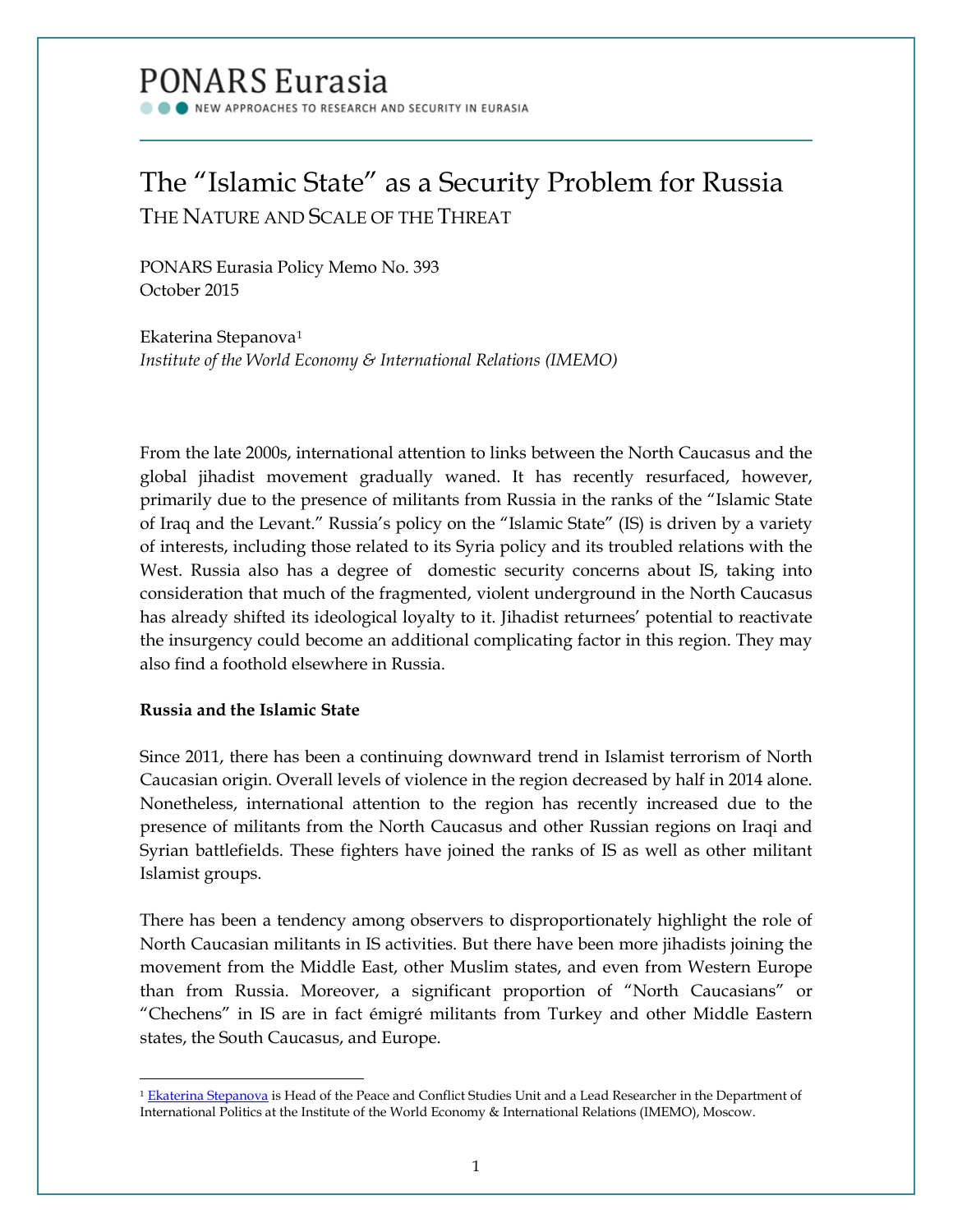More recently, an opposite international tendency to downplay Moscow's genuine concerns about the IS phenomenon has been gaining ground. This is typical of interpretations of Russia's unusually intense diplomatic activity that has stressed the challenge of jihadist groups in the Syria-Iraq context for the past few years and Moscow's major upgrade of its military and security support to Syria and Iraq, including its airstrike campaign in Syria that began at the end of last month.

In the end, the importance of Russia's genuine domestic security impulse in shaping Moscow's approach to the problem should not be discounted, but neither should the real scale of threat posed to Russian security by IS be hyped beyond reason. IS does pose certain challenges to Russia, but there are also limits to these challenges.

# **The "Pacification" of the North Caucasus**

After the Second Chechen War of the 2000s, foreign radical Islamist influences declined in Russia as most foreign jihadists shifted to other hotspots. Since then, the North Caucasus has not attracted many new outsiders. In 2012, presidential envoy to the North Caucasian Federal District Aleksandr Khloponin [estimated](http://www.ng.ru/regions/2012-11-20/1_rezerv.html) that just ten percent of funding for violent activity in the region came from foreign sources.

This decline in foreign influence coincided with, and largely stemmed from, the gradual pacification of Chechnya. This, in turn, resulted from major splits within the insurgency between jihadist and traditionalist ethno-confessional forces, the resulting rise of local anti-jihadist militias, and the Russian government's efforts to promote these forces via a policy of "Chechenization" and a massive disbursement of reconstruction assistance. Russia was able to reduce the problem to a relatively peripheral one, albeit at a high security, financial, human rights, and political-administrative cost. It also had to tolerate a deviation from the Russian legal system and outsource a significant degree of sovereignty.

The relative pacification of Chechnya was paralleled by a spread of lower-scale violence across the broader region. Low-intensity conflict simmered in Chechnya, but its center of gravity shifted to other North Caucasian republics. This more fragmented and nonlinear violence has been less deadly and intense than that seen in the Chechen wars, but it is elusive and frequently recurs.

Russia's main security response to such violence has been containment, keeping it at a relatively low level. A more decisive strategy to "wipe out" the insurgency would be costly and counterproductive given underlying causes of instability and violence. These include deeply entrenched governance problems linked to predominantly patron-client systems, a lack of integration with the rest of Russia, corruption, and problems of socioeconomic development (despite a few emerging "islands" of growth). In these areas, it may take decades for major progress to be obtained.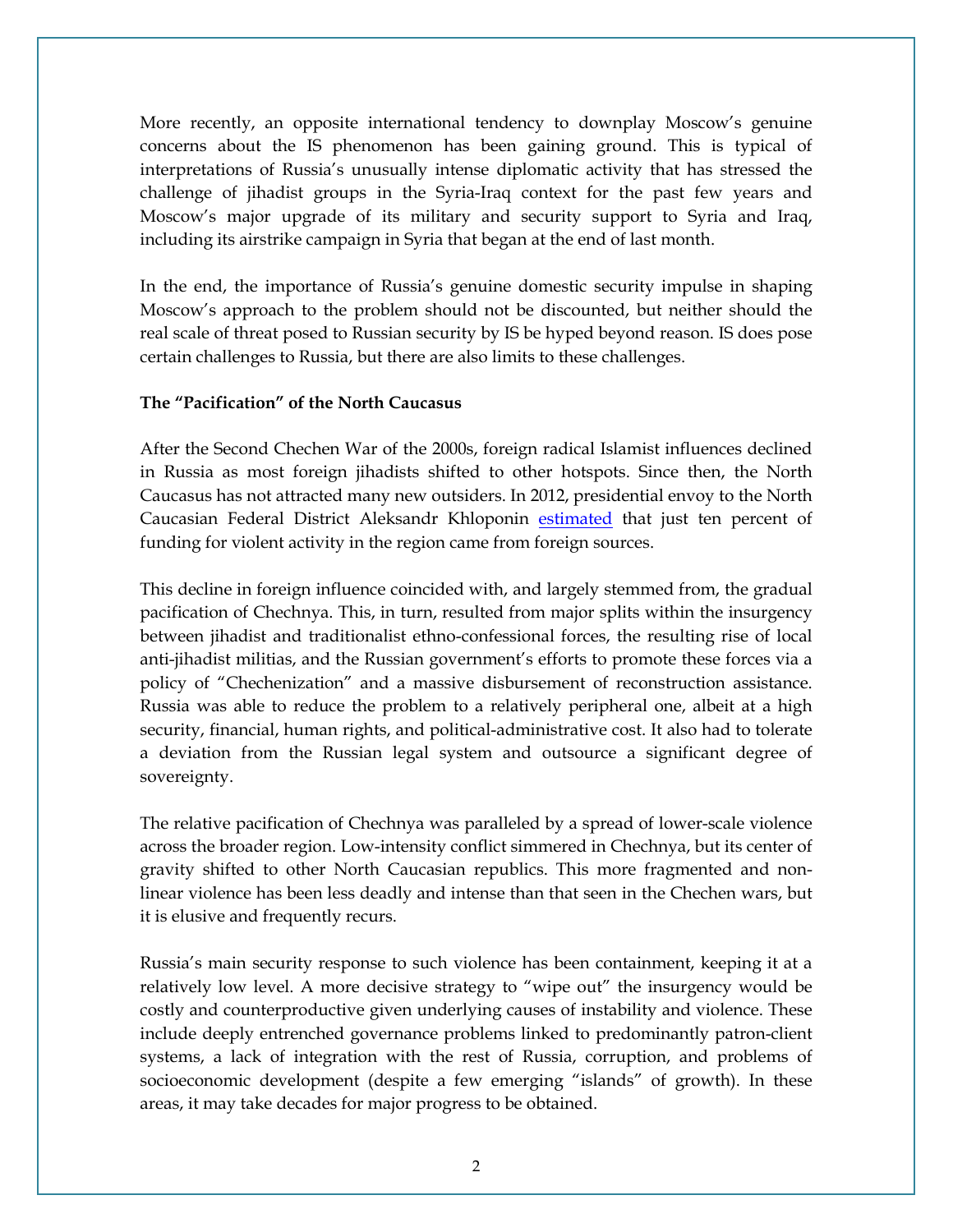#### **The North Caucasus and the Islamic State**

Against this backdrop, Russia has a genuine interest in ensuring that the current degree of stabilization, which has come at a very high price, is not distorted or reversed by new destabilizing links. The main destabilizing links today are transnational and primarily related to the Syrian-Iraqi front and especially to the rise of IS.

These pose several types of security challenges with regard to the North Caucasus. Of immediate concern has been the outflow of fighters to Syria and Iraq from the North Caucasus and, to a lesser extent, elsewhere. These were spotted fighting in Syria in affiliation with the radical jihadist al-Nusra front and other militant groups even before the "Islamic State of Iraq" spread to Syria and renamed itself the "Islamic State of Iraq and the Levant" in 2013. Since then, fighters from Russia in Syria and Iraq have become more numerous and active in various groups that aligned with or pledged loyalty to IS, including Jaish al-Muhajireen wal-Ansar (JMA, or Army of Emigrants and Supporters).

The data should be treated with caution, but the trend is clear. By official accounts, the number of fighters from Russia went from [300-400 in Syria](http://ria.ru/arab_riot/20130920/964662999.html) as of September 2013, to 800 in Syria and Iraq combined in 2014, [to 1,700 in Iraq](http://www.themoscowtimes.com/article.php?id=516282) alone in early 2015. By some accounts, the number of militants from Chechnya may be only abou[t 150.](http://www.ng.ru/ideas/2015-03-06/5_crisis.html)

IS needed North Caucasian militants primarily because of their fighting skills and experience, as well as their relative autonomy from local clans which increased their operational flexibility. Militants themselves have been attracted by the prospect of fighting at the cutting edge of global jihadism for a territorially-based and well-funded Caliphate, rather than operating as a marginalized underground under rigid security pressure on the periphery of a large and functional state with a minority Muslim population.

It is not just militants who have been attracted to IS. In addition to being at present the world's most lethal terrorist group, the IS is an unprecedented radical Islamist state- and society-building experiment. It has sought not only to manage basic tasks of governance but also to spearhead a transnational migration and settlement project: the "Caliphate" must be peopled and is "marketed" as the "promised land" for all disenchanted Muslims, including civilians, women, and families. Disturbingly, women may make up [15 percent](http://www.ng.ru/ng_politics/2015-06-02/14_islam.html) of all those heading from the North Caucasus to areas controlled by radical Islamists in Syria and Iraq.

For Russia domestically, the main problem has not yet been the engagement of North Caucasian jihadist returnees in active violence back home. From 2014 through March 2015, at least 48 criminal cases were opened in the North Caucasian Federal District against militants, but these were mainly against individuals still fighting in Syria and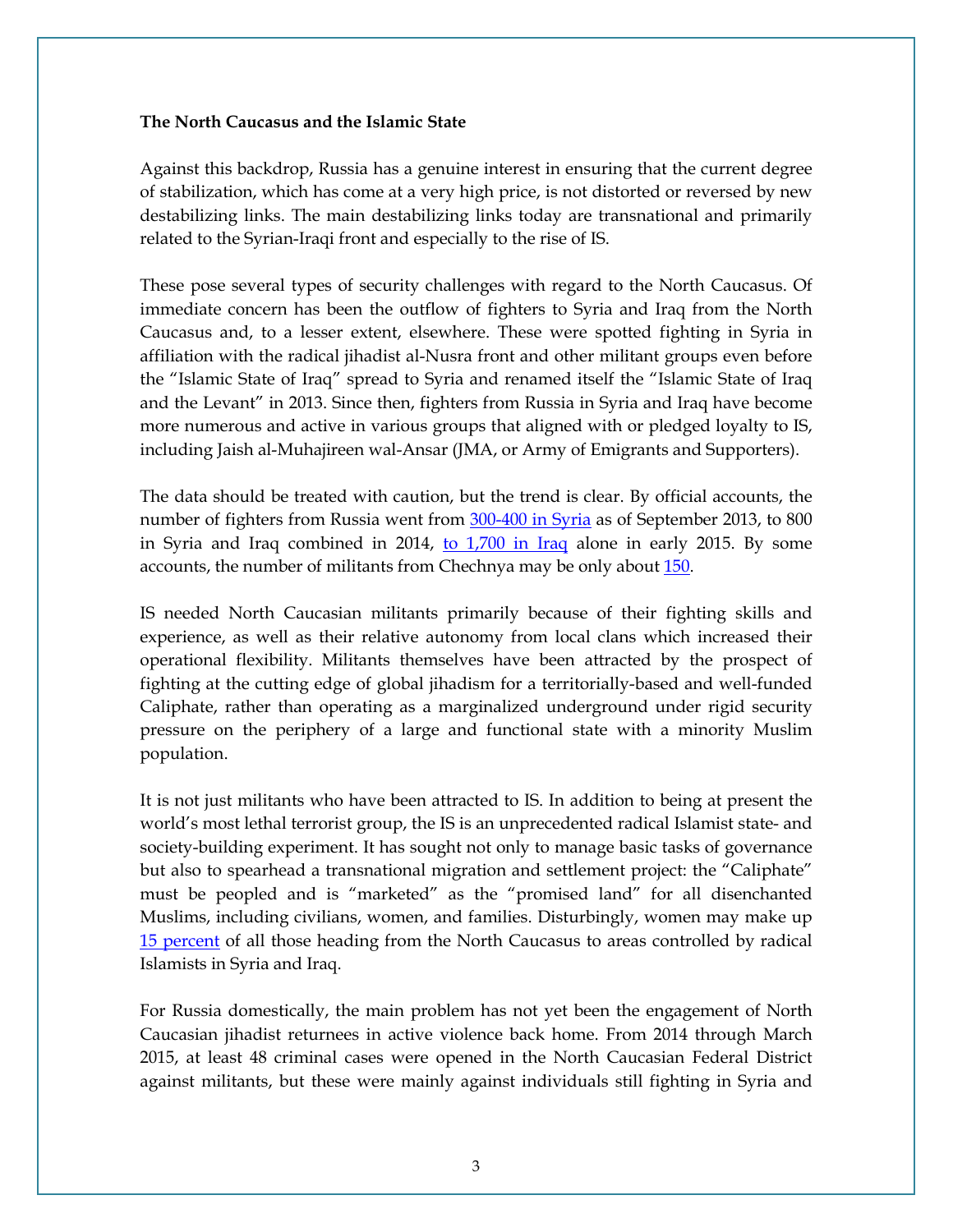Iraq. At least six returnees that were convicted were [charged](http://www.kavkaz-uzel.ru/articles/258803) with taking part in the fighting in the Middle East, not for fomenting local violence.

Of greater note has been the tendency of local insurgency commanders and minijamaats (cells) in the North Caucasus to pledge support for IS. This has had controversial effects on the Islamist underground. It has stimulated new splits and struggles for influence within the Caucasus Emirate (CE). The CE leadership even expressed reservations about fighters leaving for Syria and Iraq, insisting that it diverted manpower from the local insurgency (and, it should be added, diminished their own control and clout). Such internal fractures further weakened local militants linked to the CE and facilitated for authorities the elimination of new CE leader Aliazkhab Kebekov in April 2015 (who succeeded its founder Doku Umarov after the latter's confirmed death). At the same time, those groups and commanders who declare loyalty to IS are also not immune from internal tensions and splits.

So far, the return en masse of jihadists wreaking havoc within Russia is more a prospect than a reality, but it does remain a matter of concern. While it is almost by default assumed that those who return may wish to set up camp in the North Caucasus and try to reactivate the fragmented underground there, the Russian government's containment strategy and concomitant security pressures in the region impose serious limits on such a backflow.

# **Beyond the North Caucasus**

For that matter, IS influence and publicity in Russia can be traced beyond the North Caucasus. While the flow of Russian fighters to Syria and Iraq has been dominated by militants of North Caucasian origin, it has also included radical Muslims from the Volga [region,](http://www.interfax.ru/russia/447728) the Urals, and elsewhere. This underscores a relatively recent phenomenon that may not yet have developed into a major trend but deserves particular attention in light of the new transnational influences on and connections of radical Islamists in Russia.

That phenomenon is the emergence of autonomous, often self-generating, radicalized Islamist cells and individuals among non-North Caucasian Muslims, and even ethnic Russian and non-Russian converts to Islam. This process affects only small segments of Russia's large native Muslim population and usually has no direct link to the North Caucasian context or agenda. The most high-profile (if rare) examples of this include growing numbers of Hizb ut-Tahrir followers in the Urals and the rise of a predominantly Salafist Tatar village, Belozerye, in the Mordovian republic. Such radicalization is increasingly occurring among urban reasonably-educated middle class youth, including young women.

This radicalization does not always or necessarily take violent forms, but it does create the setting and pool for prospective members to later join or be recruited into violent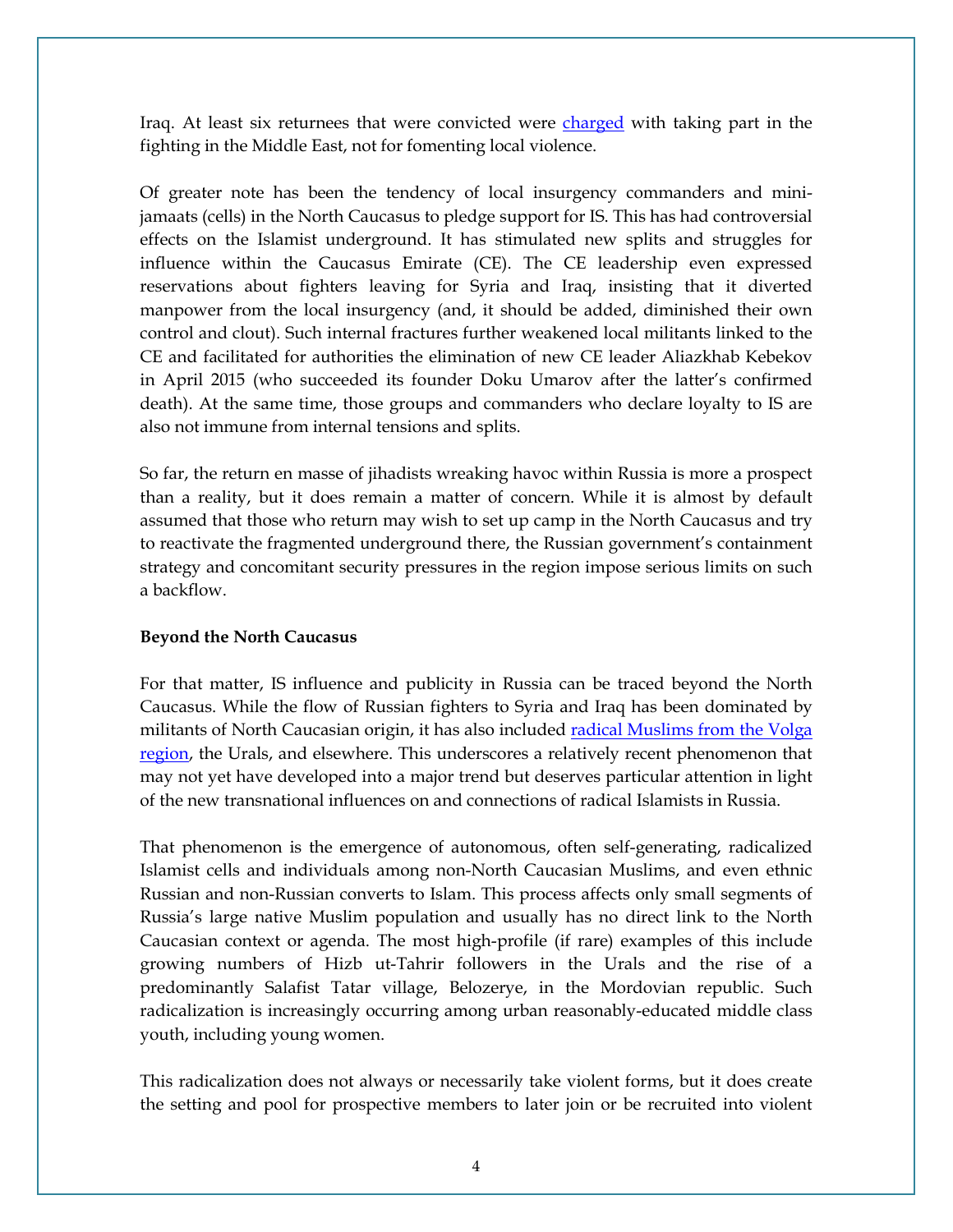activities at home or abroad. Some local Islamists who become radicalized into violent extremism may be linked to, and act alongside, their North Caucasian counterparts (for example, a Russian convert was involved in the preparation of the October 2013 bombing in Volgograd). Others display no direct link to the North Caucasian context or agenda. In many respects, this type of cell appears to more closely resemble selfgenerating jihadist cells in Europe than it does the "forest fighters" of the North Caucasian underground.

Islamist "mini-cells" not mired in the North Caucasian context (with its low-intensity conflict and specific political and sociocultural dynamics) are more likely to think in broader supraregional and transnational terms, set more universalist goals, and develop an interest in the ideology and agenda of "global" versions of jihadism. They often appear to have a better grasp of the transnational jihadist propaganda that is increasingly spread through modern information and communication channels and involves more transnationally-minded popularizers and preachers. One of these was the native Siberian convert to Islam, Sayid Buryatski, who made a point of reaching out to new audiences, especially educated urban youth and young women, and was killed in 2010.

In light of these developments, there may be as much a demand for potential jihadist returnees elsewhere in Russia as in the North Caucasus. Much like their Western counterparts—and in sharp contrast to North Caucasian militants—these newlyradicalized mini-cells and individuals across Russia exhibit a major mismatch between high ideological ambition and limited capacity and skill to carry out acts of violence and terrorism. This is the gap that seasoned jihadist fighters, if they manage to return from the Middle East to Russia, may help bridge.

# **Is Russia More or Less at Risk than Europe?**

The mobilizing potential of IS as a magnet for foreign jihadists has been unprecedented. It already [exceeds](http://icsr.info/2015/01/foreign-fighter-total-syriairaq-now-exceeds-20000-surpasses-afghanistan-conflict-1980s/) the scale of flow of foreign militants who took part in the anti-Soviet jihad in Afghanistan in the 1980s. Accordingly, the destabilizing effect of IS-related return flows could also be higher. Even so, existing data on jihadist fighters of Western European origin have shown that only [one out of nine jihadists](http://hegghammer.com/_files/Hegghammer_-_Should_I_stay_or_should_I_go.pdf) who returned to their home countries engaged in violent activity again. Although this data refers to the period before the rise of IS, this dynamic is unlikely to radically change for the states of Europe, nor is it likely to be any different for Eurasia.

The argument that this percentage should be higher for Russia due to the fact that, in contrast to Western states, it still has an ongoing low-intensity conflict in one of its own regions is balanced out by other specifics of the case. There are fundamental differences between Muslims in Russia and Western Europe. One is the fully indigenous and integrated nature of Russia's large core Muslim community. There are also more